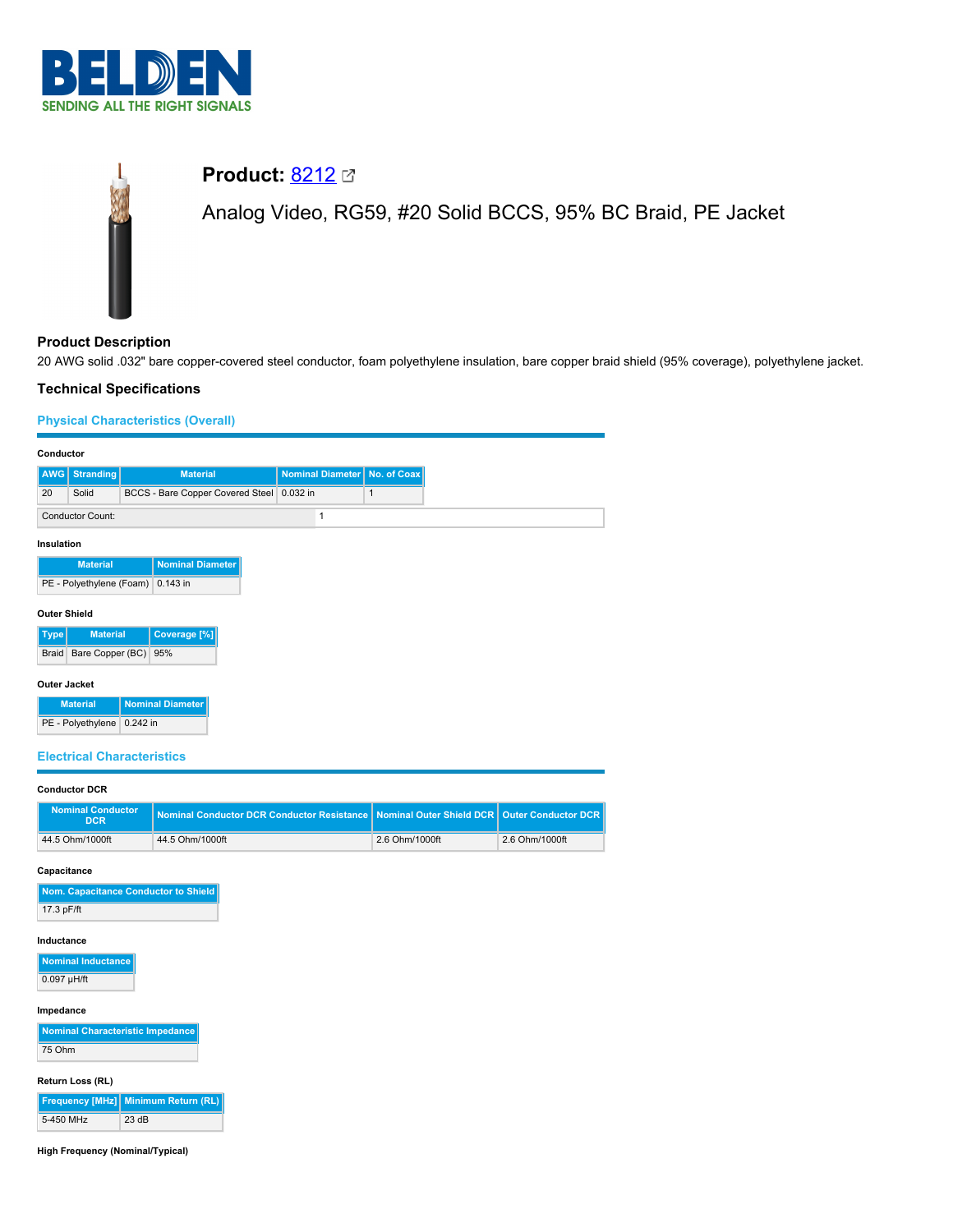|                      | <b>Frequency [MHz] Nom. Insertion Loss</b> |
|----------------------|--------------------------------------------|
| 1 MHz                | $0.6$ dB/100ft                             |
| $10$ MH <sub>z</sub> | 1 dB/100ft                                 |
| 50 MHz               | 2.1 dB/100ft                               |
| 100 MHz              | 3 dB/100ft                                 |
| 200 MHz              | 4.5 dB/100ft                               |
| 400 MHz              | 6.6 dB/100ft                               |
| 700 MHz              | 8.9 dB/100ft                               |
| 900 MHz              | 10.1 dB/100ft                              |
| 1000 MHz             | 10.9 dB/100ft                              |

#### **Delay**

|             | Nominal Delay Nominal Velocity of Propagation (VP) [%] |
|-------------|--------------------------------------------------------|
| $1.3$ ns/ft | 78%                                                    |

#### **High Frequency**

|         | Frequency [MHz] Max. Insertion Loss (Attenuation) |
|---------|---------------------------------------------------|
| 400 MHz | 6.9 dB/100ft                                      |

#### **Voltage**

**Non-UL Voltage Rating** 300 V RMS

## **Temperature Range**

| Non-UL Temp Rating:          | $80^{\circ}$ C                       |
|------------------------------|--------------------------------------|
| Operating Temperature Range: | -55 $^{\circ}$ C To +80 $^{\circ}$ C |

# **Mechanical Characteristics**

| Bulk Cable Weight:           | 30 lbs/1000ft |
|------------------------------|---------------|
| Max. Pull Tension:           | 107 lbs       |
| Min. Bend Radius/Minor Axis: | $2.5$ in      |

#### **Standards**

| <b>CPR Euroclass:</b> | Fca |
|-----------------------|-----|
| RG Type:              | 59  |
| Series Type:          | 59  |

# **Applicable Environmental and Other Programs**

| <b>Environmental Space:</b>                  | Outdoor                       |
|----------------------------------------------|-------------------------------|
| EU Directive 2000/53/EC (ELV):               | Yes                           |
| EU Directive 2003/11/EC (BFR):               | Yes                           |
| EU Directive 2011/65/EU (RoHS 2):            | Yes                           |
| EU Directive 2012/19/EU (WEEE):              | Yes                           |
| EU Directive 2015/863/EU (RoHS 2 amendment): | Yes                           |
| EU Directive Compliance:                     | EU Directive 2003/11/EC (BFR) |
| EU CE Mark:                                  | No                            |
| MII Order #39 (China RoHS):                  | Yes                           |

# **Suitability**

| Suitability - Aerial:    | Yes - When supported by messenger wire |  |  |  |
|--------------------------|----------------------------------------|--|--|--|
| Suitability - Burial:    | Yes                                    |  |  |  |
| Suitability - Indoor:    | Yes                                    |  |  |  |
| Suitability - Outdoor:   | Yes                                    |  |  |  |
| <b>Plenum/Non-Plenum</b> |                                        |  |  |  |

| Plenum (Y/N): | No |
|---------------|----|
|               |    |

## **Related Part Numbers**

**Variants**